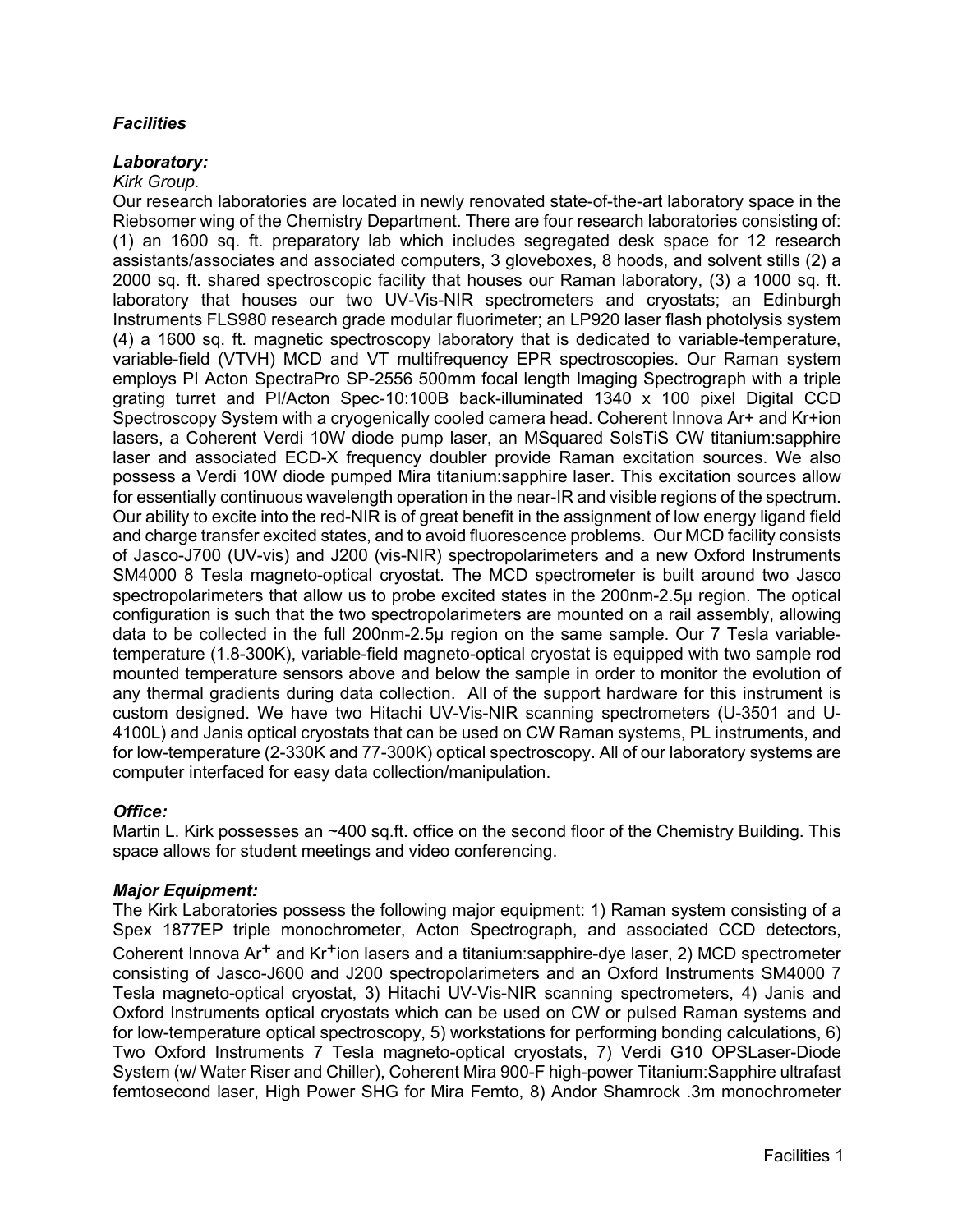with an Andor Newton CCD detector and ancillary equipment, 9) Bruker X- and Q-band EPR spectrometers, 10) Edinburgh Instruments photoluminescence spectrometer with time-resolved luminescence capabilities.

## *Computational Facilities*

The Kirk Group maintains several workstations for performing density functional (DFT) calculations using Gaussian, ADF, and ORCA software packages. UNM's Center for Advanced Research Computing (CARC) is the hub of computational research at UNM and one of the largest computing centers in the State of New Mexico. It is an interdisciplinary facility that uses computational resources to create new research insights. The CARC goal is to lead and grow the computational research community at UNM. CARC provides not just the computing resources but also the expertise and support to help the university's researchers. We primarily use "Taos" (Dell R630 Xeon E5-2698 V4 2.20GHz; 23 Nodes; 628 Total cores), "Nano" (Dell PowerEdge 1950; Intel Xeon 5140, 2.33 GHz; 140 Total cores, 1.288 TFLOPS) and "Gibbs" (Dell PowerEdge R620; Intel Xeon E5-2670, 2.6 GHz; 384 Total cores, 3.996 TFLOPS) for these calculations. We make extensive use of these computer facilities to perform detailed bonding calculations (density functional theory (DFT), time-dependent DFT, multireference CI, etc.) using Gaussian, ADF, and ORCA software packages.

## *Multifrequency EPR Facility*

The Kirk group currently maintains the EPR facility in our department. CW capabilities exist on two Bruker EMX EPR spectrometers (with parallel and perpendicular mode cavities) capable of low-temperature EPR (2-300K) measurements at both X- and Q-bands.

## *Photoluminescence Facility.*

The Kirk group shares an Edinburgh Instruments FLS980 research grade modular fluorimeter in the 1000 sq. ft. laboratory that houses our two UV-Vis-NIR spectrometers and associated cryostats. The FLS980 is used to acquire steady-state excitation and emission photoluminescence spectra in the UV-VIS-NIR spectral range for the study of novel electronic and magnetic compounds and materials. The FLS980 was recently upgraded to include timeresolved photoluminescence capabilities (time-correlated single-photon counting; TCSPC).

# *Magnetic Susceptibility, Magnetization, and Magnetotransport Facility.*

This new facility will be supported by UNM's Center for High Technology Materials (CHTM). The PI has recently installed an NSF MRI funded Quantum Design Magnetic Properties Measurement Systems (MPMS) with a liquid helium free Evercool option, which provides state-of-the-art research opportunities in magnetism (Kirk PI). The instrument is used to measure bulk AC and DC susceptibility and magnetization, and magnetotransport properties as a function of applied magnetic field (0-7T) and temperature  $(1.8 - 300K)$ .

#### *X-ray Absorption Spectroscopy*

The Kirk group has a funded proposal to collect XAS and EXAFS data at SLAC-SSRL (Stanford).

# *Laser Flash Photolysis Facility*

The laser flash photolysis instrumentation is located in the Department of Pharmacy on the UNM Medical School Campus and in our electronic spectroscopy laboratory in Riebsomer. The LP920 laser flash photolysis systems (Edinburgh Instruments Ltd) are maintained by Prof. Feng (Pharmacy), and Profs. Kirk and Rack (Chemistry and Chemical Biology). The laser flash photolysis data can be obtained in both spectral and kinetic modes. These instruments can be used to measure fluorescence, rapid kinetics of electron transfer, and transient absorption spectra (ns to seconds timescale).